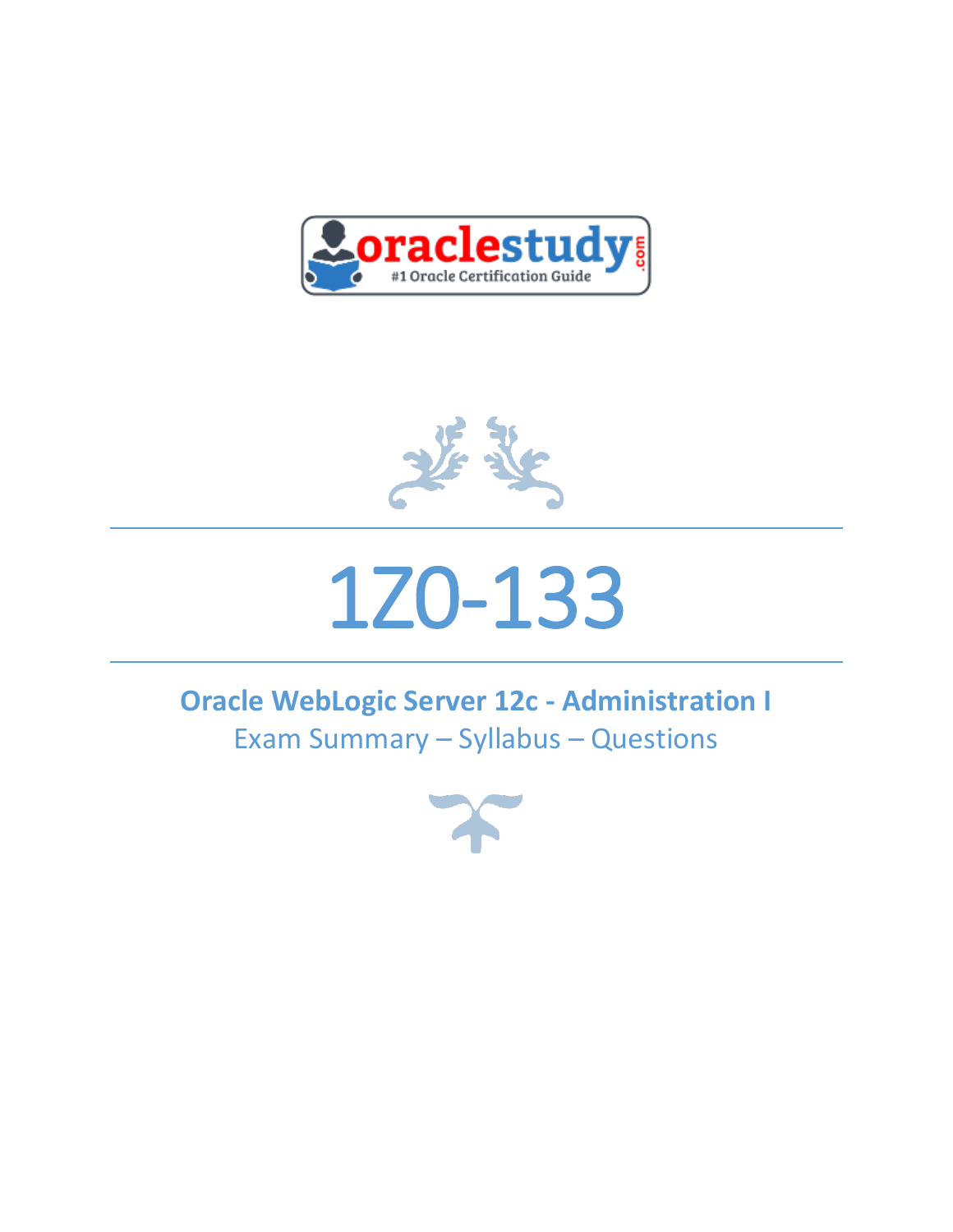

# Table of Contents

| Introduction to 1Z0-133 Exam on Oracle WebLogic Server 12c - Administration |  |
|-----------------------------------------------------------------------------|--|
|                                                                             |  |
|                                                                             |  |
|                                                                             |  |
|                                                                             |  |

\_\_\_\_\_\_\_\_\_\_\_\_\_\_\_\_\_\_\_\_\_\_\_\_\_\_\_\_\_\_\_\_\_\_\_\_\_\_\_\_\_\_\_\_\_\_\_\_\_\_\_\_\_\_\_\_\_\_\_\_\_\_\_\_\_\_\_\_\_\_\_\_\_\_\_\_\_\_\_\_\_\_\_\_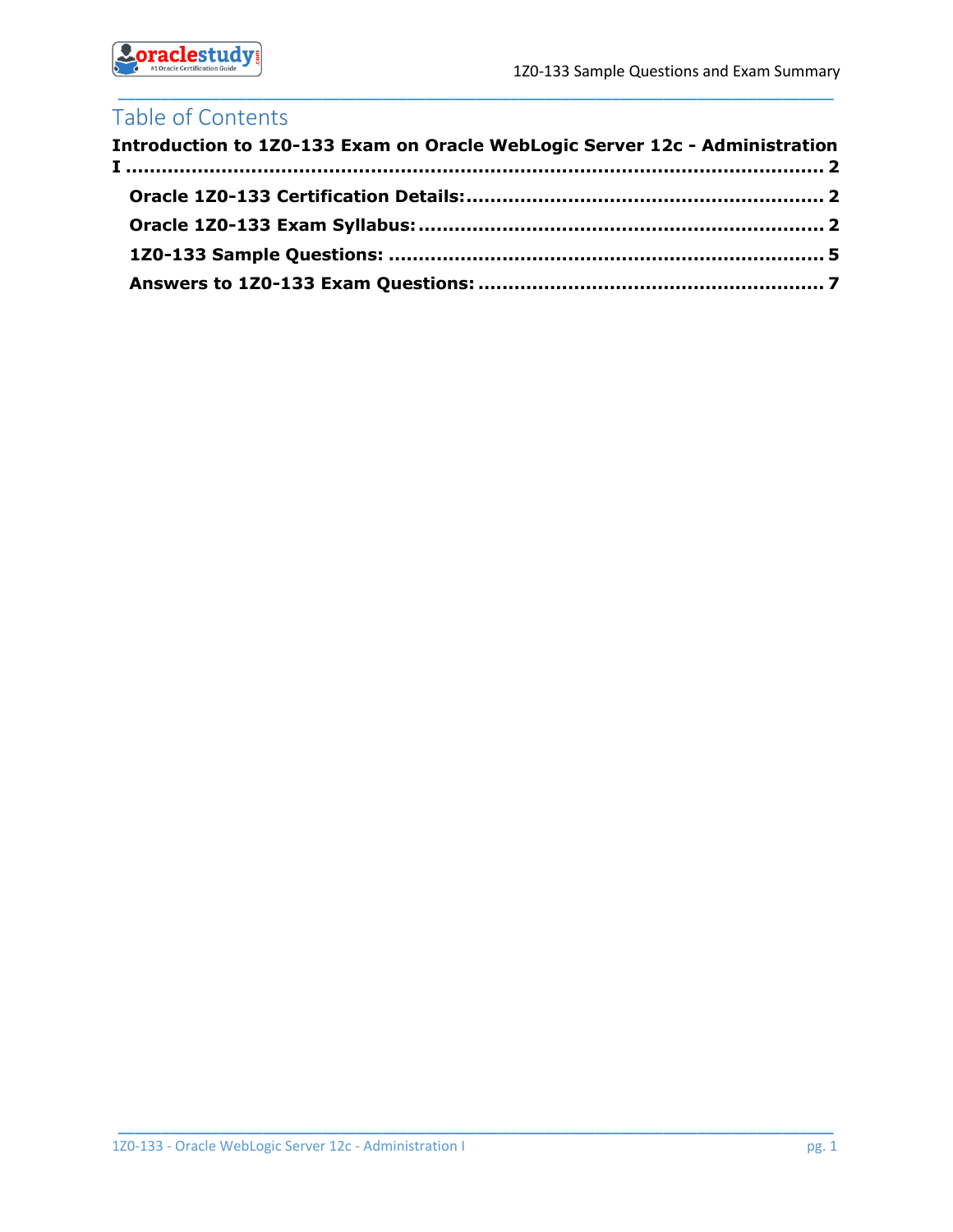# <span id="page-2-0"></span>**Introduction to 1Z0-133 Exam on Oracle WebLogic Server 12c - Administration I**

You can use this exam guide to collect all the information about Oracle WebLogic Server 12c Administration I (1Z0-133) certification. The Oracle 1Z0-133 certification is mainly targeted to those candidates who has some experience or exposure of WebLogic Server and want to flourish their career with Oracle Certified Associate Oracle WebLogic Server 12c Administrator (OCA) credential. The Oracle WebLogic Server 12c Administration I certification exam validates your understanding of the WebLogic Server technology and sets the stage for your future progression. Your preparation plan for Oracle 1Z0-133 Certification exam should include hands-on practice or on-the-job experience performing the tasks described in following Certification Exam Topics table.

\_\_\_\_\_\_\_\_\_\_\_\_\_\_\_\_\_\_\_\_\_\_\_\_\_\_\_\_\_\_\_\_\_\_\_\_\_\_\_\_\_\_\_\_\_\_\_\_\_\_\_\_\_\_\_\_\_\_\_\_\_\_\_\_\_\_\_\_\_\_\_\_\_\_\_\_\_\_\_\_\_\_\_\_

# <span id="page-2-1"></span>**Oracle 1Z0-133 Certification Details:**

| Exam Name                                   | Oracle WebLogic Server 12c Administration I                         |  |  |  |  |
|---------------------------------------------|---------------------------------------------------------------------|--|--|--|--|
| Exam Code                                   | 1Z0-133                                                             |  |  |  |  |
| <b>Exam Product Version WebLogic Server</b> |                                                                     |  |  |  |  |
| <b>Exam Price</b>                           | USD \$245 (Pricing may vary by country or by localized<br>currency) |  |  |  |  |
| Duration                                    | 120 minutes                                                         |  |  |  |  |
| Number of Questions                         | 77                                                                  |  |  |  |  |
| Passing Score                               | 64%                                                                 |  |  |  |  |
| Validated Against                           | This exam is validated against 12.1.2.                              |  |  |  |  |
| Format                                      | Multiple Choice                                                     |  |  |  |  |
| Recommended<br>Training                     | Oracle WebLogic Server 12c: Administration I                        |  |  |  |  |
| Schedule Exam                               | Pearson VUE - Oracle                                                |  |  |  |  |
| Recommended<br>Practice                     | 1Z0-133 Online Practice Exam                                        |  |  |  |  |

# <span id="page-2-2"></span>**Oracle 1Z0-133 Exam Syllabus:**

|                                            | $\vdash$ Explain the WebLogic Server terms: domain, server,            |
|--------------------------------------------|------------------------------------------------------------------------|
| Overview of WebLogic   machine and cluster |                                                                        |
| Server                                     | $\vert$ - Explain the difference between the administration server and |
|                                            | the managed servers.                                                   |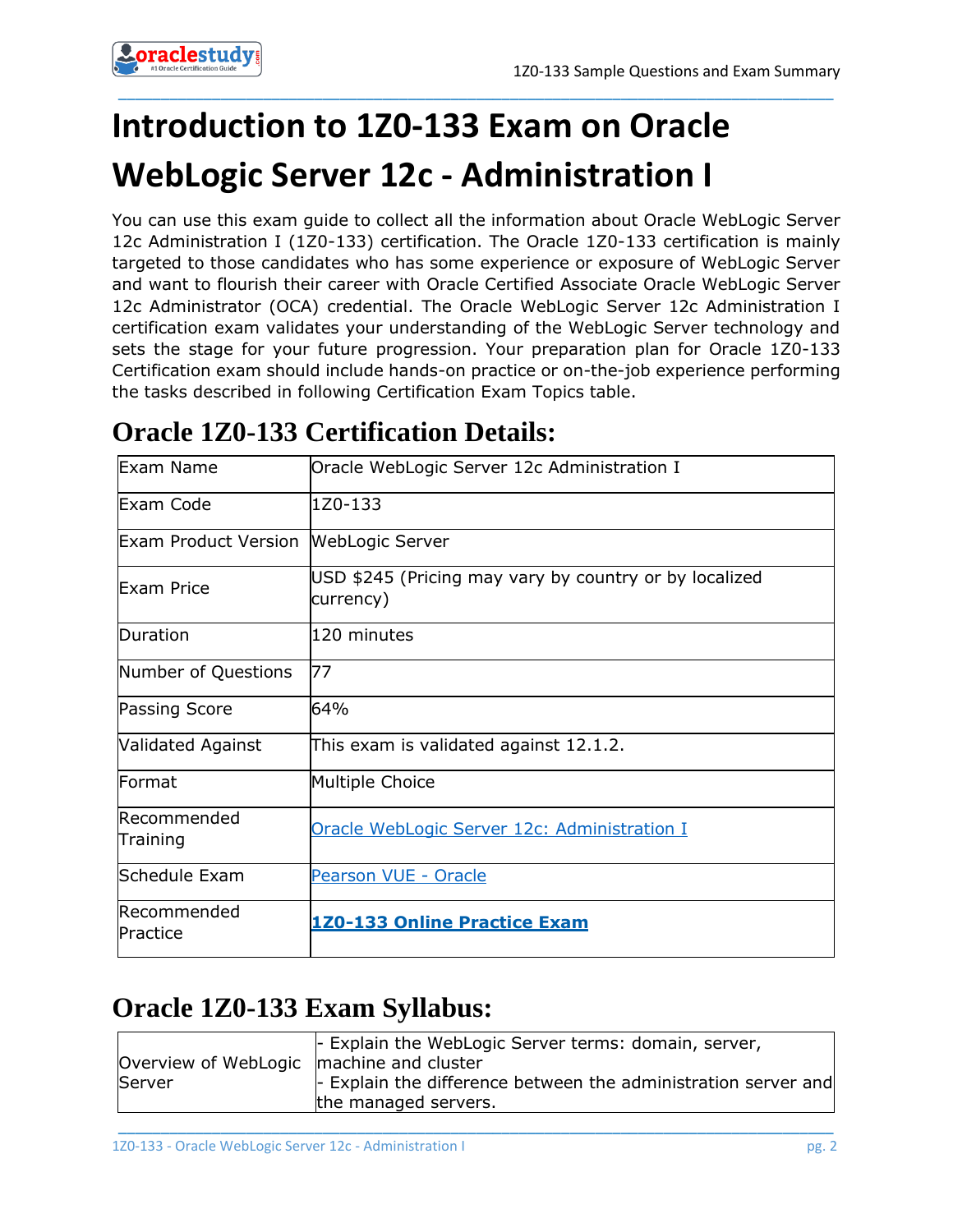

|                                                   | Describe the administrative tools: Administration Console,<br>WLST, WLDF, Monitoring Dashboard                                                                                                                                                                                                                                                                                    |
|---------------------------------------------------|-----------------------------------------------------------------------------------------------------------------------------------------------------------------------------------------------------------------------------------------------------------------------------------------------------------------------------------------------------------------------------------|
| Installing and Patching<br><b>WebLogic Server</b> | - Determine supported configurations for WebLogic Server<br>- Install WebLogic Server in graphical mode<br>Install WebLogic Server silently<br>Describe the installation directory structure                                                                                                                                                                                      |
|                                                   | Apply a patch to WebLogic Server by using OPatch                                                                                                                                                                                                                                                                                                                                  |
| <b>Creating Domains</b>                           | Describe a domain's file system<br>Create a domain by using the Configuration Wizard<br>Configure machines, servers, and clusters by using the<br>Configuration Wizard<br>Copy a domain to another computer with the pack and<br>unpack utilities                                                                                                                                 |
| <b>Starting Servers</b>                           | Start and stop servers with standard scripts<br>Identify and resolve problems with server startup<br>Customize start and stop scripts, including the CLASSPATH<br>Restart a failed server on a different machine                                                                                                                                                                  |
| Using the<br><b>Administration Console</b>        | Access the WebLogic Server Administration Console<br>Identify the components of the Administration Console<br>Update Administration Console preferences<br>Use the Administration Console change center<br>Create and configure servers by using the Administration<br>Console                                                                                                    |
| Configuring JDBC                                  | Describe WebLogic Server's JDBC architecture<br>Describe WebLogic Server's JNDI architecture<br>Compare the different types of data sources<br>Compare the different data source transaction options<br>Create and configure a generic data source<br>Tune a data source's connection pool<br>Create and configure a GridLink data source                                         |
| Monitoring a Domain                               | Configure WebLogic Server logs<br>Interpret a server log file entry<br>Create and apply a log filter<br>Enable WebLogic Server debugging output<br>Monitor WebLogic Server health and performance<br>Monitor JDBC data sources<br>Access diagnostic charts in the Monitoring Dashboard                                                                                            |
| Node Manager                                      | Describe the architecture and capabilities of the Node<br>Manager<br>Create a Node Manager with the Configuration Wizard<br>Configure properties for the Java Node Manager<br>Describe the Java Node Manager directory structure<br>Enroll a Node Manager with a domain<br>Start and stop a Node Manager<br>Start and stop managed servers by using the Administration<br>Console |
| Deploying Applications                            | Deploy an application<br>Start a deployed application<br>Stop a deployed application<br>Undeploy an application                                                                                                                                                                                                                                                                   |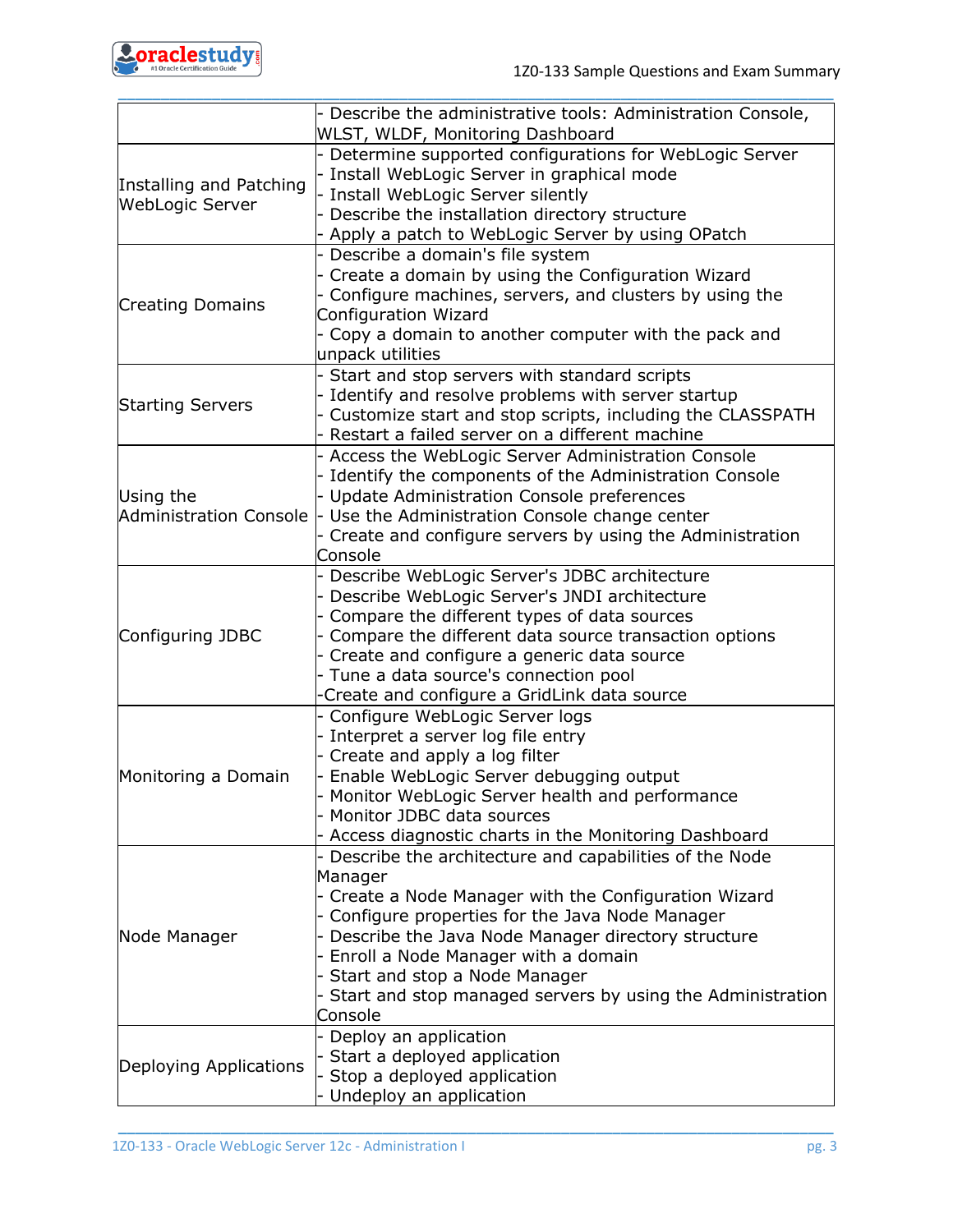

|                                                             | - Redeploy an application<br>Use the test links for an application supplied by the<br>Administration Console<br>- Monitor a deployed application<br>- Use the Monitoring Dashboard's built-in application view                                                                                                 |
|-------------------------------------------------------------|----------------------------------------------------------------------------------------------------------------------------------------------------------------------------------------------------------------------------------------------------------------------------------------------------------------|
|                                                             | - Load test an application with The Grinder console given a<br>script                                                                                                                                                                                                                                          |
| Network Channels and<br><b>Virtual Hosts</b>                | Configure a WebLogic Server network channel<br>Monitor a network channel<br>Configure WebLogic Server to use an administration port<br>Configure a virtual host for WebLogic Server                                                                                                                            |
| Creating and                                                | Describe basic and multi-tier cluster architectures<br>Create a cluster by using the Configuration Wizard<br>Create and configure a cluster by using the Administration<br>Console                                                                                                                             |
| Configuring Clusters                                        | - Create and configure a dynamic cluster<br>- Create and configure a server template<br>- Describe how a dynamic cluster calculates listen ports and<br>machines for generated servers                                                                                                                         |
| Cluster Proxies and<br><b>Sessions</b>                      | - Install Oracle HTTP Server with the Web Tier installer<br>Configure Oracle HTTP Server as a WebLogic Server cluster<br>proxy<br>- List the options for HTTP session failover<br>Configure in-memory session replication<br>Configure replication groups                                                      |
| Cluster<br>Communication,<br>Planning<br>andTroubleshooting | Explain the difference between unicast and multicast cluster<br>communication<br>- Configure replication channels by using the Administration<br>Console<br>- Describe planning for a cluster<br>Monitor a cluster                                                                                             |
| Transactions                                                | Explain WebLogic Server's role in managing transactions<br>- Configure WebLogic Server transactions (JTA)<br>Configure the WebLogic Server default store used for<br>transaction logs<br>Configure a database persistent store for WebLogic Server<br>transaction logs<br>Monitor WebLogic Server transactions |
| WebLogic Server<br>Security                                 | - List some of the WebLogic Server security providers and<br>what they do<br>Describe basic LDAP architecture<br>Configure an external LDAP authentication provider<br>for WebLogic Server<br>- Describe how multiple authentication providers can be used<br>with WebLogic Server                             |
| Backing Up a Doman<br>and Upgrading<br>WebLogic Server      | Back up a WebLogic Server domain<br>Restore a WebLogic Server domain<br>Define Managed Service Independence mode<br>- Describe the process to upgrade WebLogic Server 11g to<br>12c                                                                                                                            |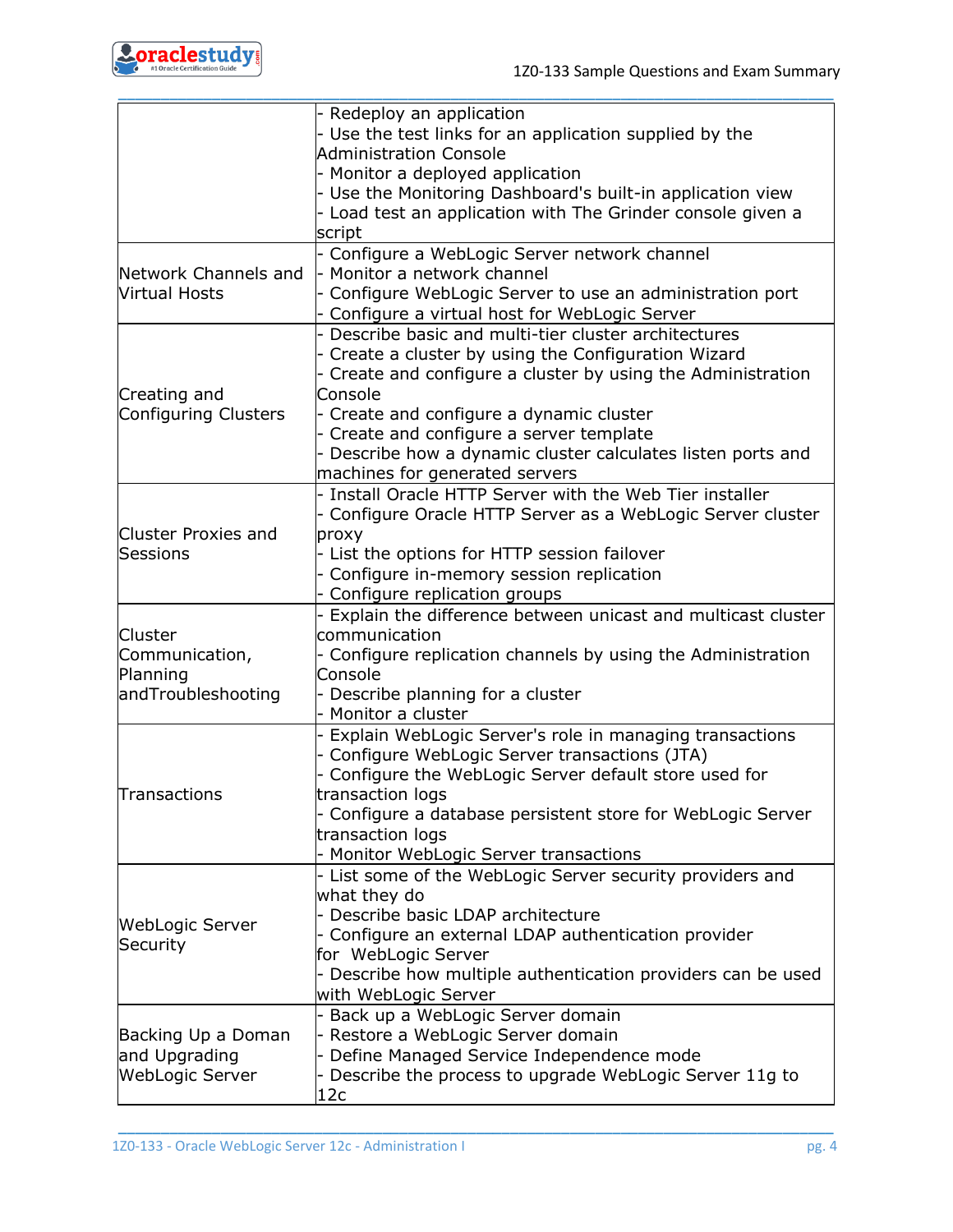

| $\vdash$ Run the WebLogic Server Reconfiguration Wizard as part of |
|--------------------------------------------------------------------|
| the upgrade process                                                |

## <span id="page-5-0"></span>**1Z0-133 Sample Questions:**

**01. A new machine was given to your department. This machine has two WebLogic server12.1.2 installation, each with different inventories. Which command or tool do you determine the differences in products installed in each of the inventories?**

a) None, inventories are used by Oracle databases only.

b) ORACLE\_HOME/wiserver/bin/compareInventory-sh-oracle-home1 < oracle-home1 location > - oracle-home2 < oracle-home2 location >.

c) The Oracle Inventory Viewer utility

d) ORACLE \_HOME2 < oracle \_home2 location >.

#### **02. A WebLogic server (WLS) domain was recently updated from WLS 10.3.6 to WLS 12.12. What is the mode of operation of the Node Manager after the update and what is needed to keep the same behaviour as in WLS 10.3.6?**

a) Nothing, Node Manager runs and behaves the same on both WLS versions

b) Node Manager runs in "per machine" mode and nothing is needed to keep the same behaviour.

c) Node manager runs in "per domain" mode and requires manual steps to return to the "per machine" mode, used in WLS10.3.6.

d) Node Manager mode of operating and behaviour can be selected in reconfiguration Wizard.

#### **03. All administrators that deal with the production domain in your organization are extremely experienced. As the lead administrator, you have been asked to change the administration console preferences for all administrators so that inline help no longer displays, since no one needs It. Select the true statement about this scenario.**

a) There is nothing you can do since inline help cannot be disabled.

b) There is nothing you can do for all users, since disabling inline help must be done per user.

c) Log into the administration console and disable Inline help under "help."

d) Access WLST, connect to the domain's admin server, and use the command enable inline help (false).

**04. Consider a domain with an existing JDBC data source, which connects to an Oracle database. Your database administrator requests that the JDBC connections to this database now specify a different username. Which data source attribute would you modify to implement this requirement?**

\_\_\_\_\_\_\_\_\_\_\_\_\_\_\_\_\_\_\_\_\_\_\_\_\_\_\_\_\_\_\_\_\_\_\_\_\_\_\_\_\_\_\_\_\_\_\_\_\_\_\_\_\_\_\_\_\_\_\_\_\_\_\_\_\_\_\_\_\_\_\_\_\_\_\_\_\_\_\_\_\_\_\_\_

a) Properties b) Credentials c) Username d) Login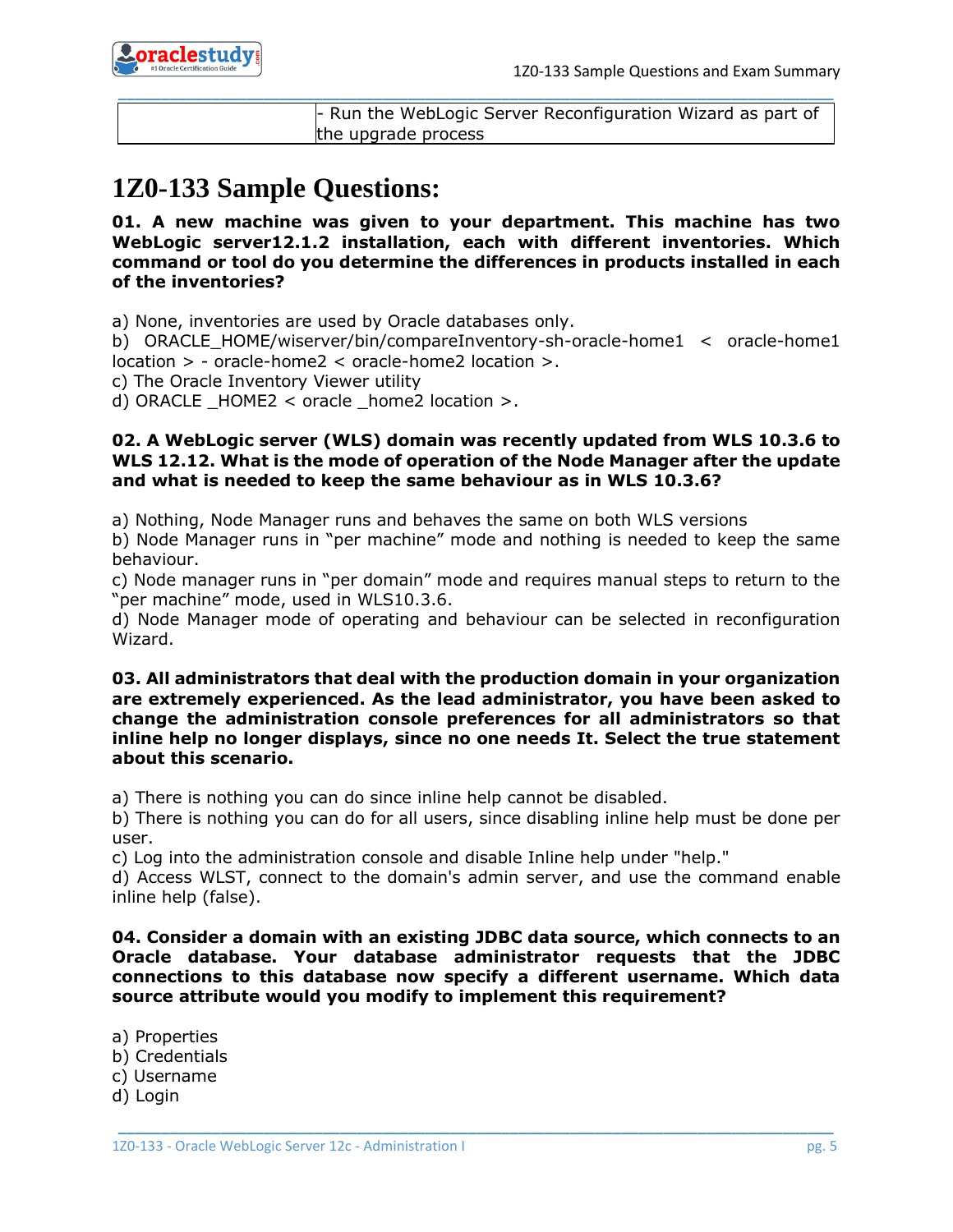

#### e) URL

#### **05. Which session persistence type is invalid?**

a) Async\_replicated

- b) async\_jdbc
- c) replicated

d) async\_memory

e) cookie

f) file

g) replicated\_if\_clustered

#### **06. Which three statements are true about WebLogic clusters?**

\_\_\_\_\_\_\_\_\_\_\_\_\_\_\_\_\_\_\_\_\_\_\_\_\_\_\_\_\_\_\_\_\_\_\_\_\_\_\_\_\_\_\_\_\_\_\_\_\_\_\_\_\_\_\_\_\_\_\_\_\_\_\_\_\_\_\_\_\_\_\_\_\_\_\_\_\_\_\_\_\_\_\_\_

a) Clusters provide clients with transparent failover.

- b) EJB applications can be targeted to entire cluster.
- c) All cluster members must bind to the same port number.
- d) Cluster members replicate application data by using heartbeats.
- e) Cluster members can be associated with one or more domains.

f) Web applications require a proxy in order to be used in a cluster.

#### **07. Which two statements are true about WebLogic data sources?**

a) Data sources are targeted to a domain.

- b) Data sources are bound in the JNDI tree of a server.
- c) Data sources are based on the JMS specification.
- d) A data source contains a connection pool.
- e) A domain requires at least one data source.

**08. You are deploying a web application called inventory, war. It has been installed and has the state of "prepared". It is targeted to the Managed server named managed1.The web application' context root is /inventory and the starting page is index .jap. However ,you want to test the application before allowing end users access to it. In the administration console, you select inventory. war, and then select Start and "servicing only administration request." In you web browser, you need to enter a host and port followed by /inventory /index.jap.**

#### **Which host and port would you use?**

- a) managed1 host and port
- b) Administration Serve host and port
- c) managed1 host and Administration port
- d) Administration server host and Administration port

#### **09. You are using the Administration console to monitor a resource. Which three techniques can you use to customize the monitoring output?**

- a) Store the rows by a specific column.
- b) Limit the number of rows displayed.
- c) Change the order of the displayed columns.
- d) Views the rows from a specific time range.